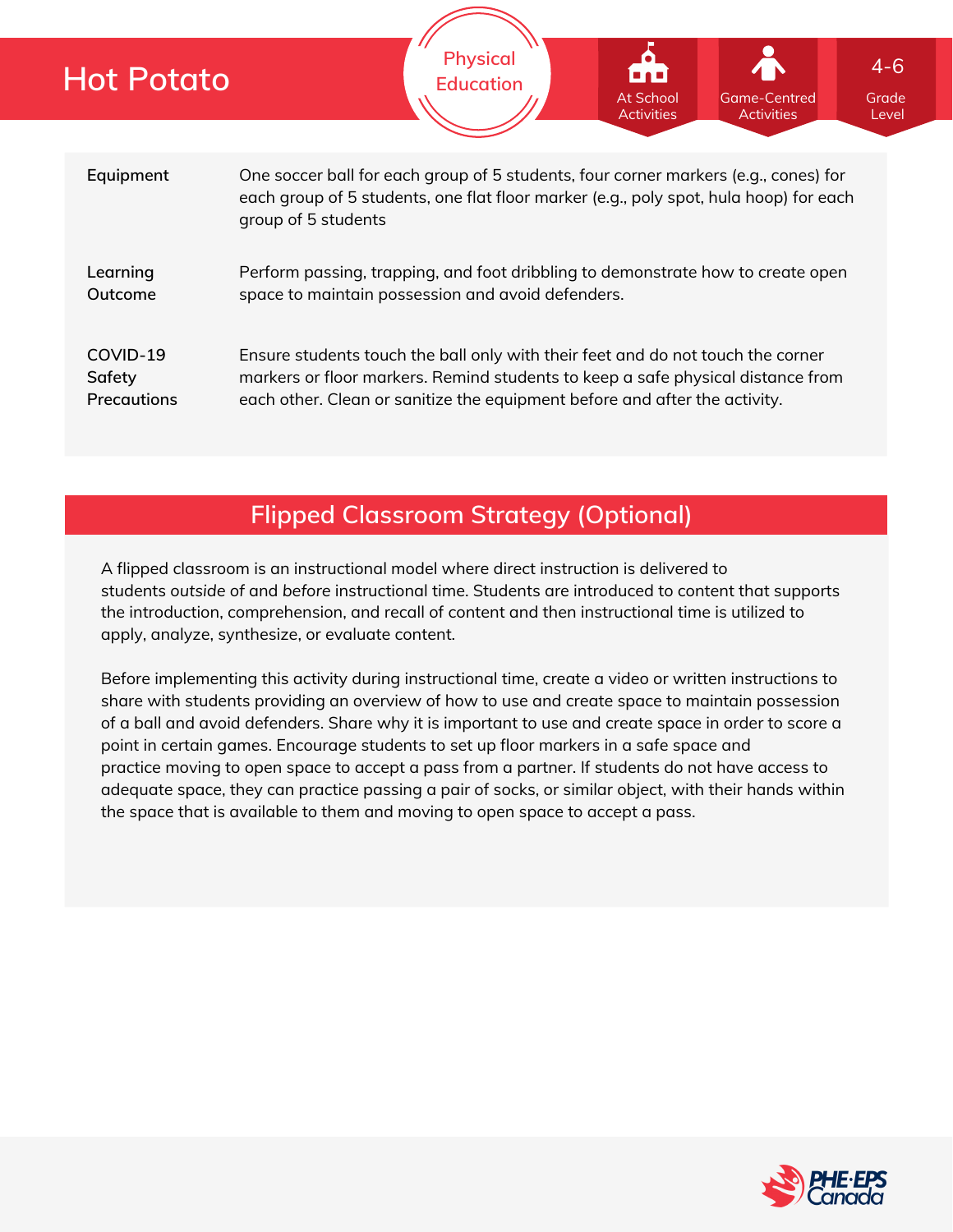# **Hot Potato**

**Physical Education**

## **Activity Description**

Use a safe space to create square playing areas for groups of five students using four corner markers to represent the playing area for each group. Place one flat floor marker in the centre of each playing area.

As a large group, review how and why to use and create space to maintain possession and avoid defenders. If utilizing a flipped classroom strategy, remind students to apply what they learned or reviewed in advance of the activity.

Divide students into groups of five and assign each group a playing area. Groups of five break up into an offensive group with three players and a defensive group with two players. The offensive group stands around the perimeter of the playing space each at one corner marker (with one corner marker open). One player in the defensive group can stand anywhere within the playing area and one must stand with one foot touching the floor marker in the centre of the playing area. The offensive group starts with the ball and attempts to successfully pass the ball through the playing area to another offensive group member. Offensive group members can move to an open corner marker to receive the ball. The defensive group members try to intercept the passes ensuring that one player always has one foot in contact with the centre floor marker. After successfully completing a pass to each offensive group member or after an allotted amount of time, the group rotates positions with each player having multiple opportunities on offense and defense.

# **Physical Education Competencies Reflection Questions**

| ı<br>$\mathcal{L}(\mathcal{L})$ |
|---------------------------------|
|                                 |

### **MOVE**

**Develop psychomotor skills, tactics, and strategies that facilitate a variety of physical activities across diverse environments.**



**Develop cognitive skills and strategies for a variety of movement contexts that facilitate critical thinking, decision making, and problem solving. THINK**



## **ACT**

**Practice behaviour skills and strategies that facilitate movement competence and confidence.**



Reflection is important to support learning during physical education. Consider asking students the reflection questions below and discuss the answers together.

- *What did you think about when you had possession of the ball on offense?*
- *What did you do when you did not have possession of the ball on offense?*



Grade Level

4-6

Game-Centred Activities

At School **Activities**